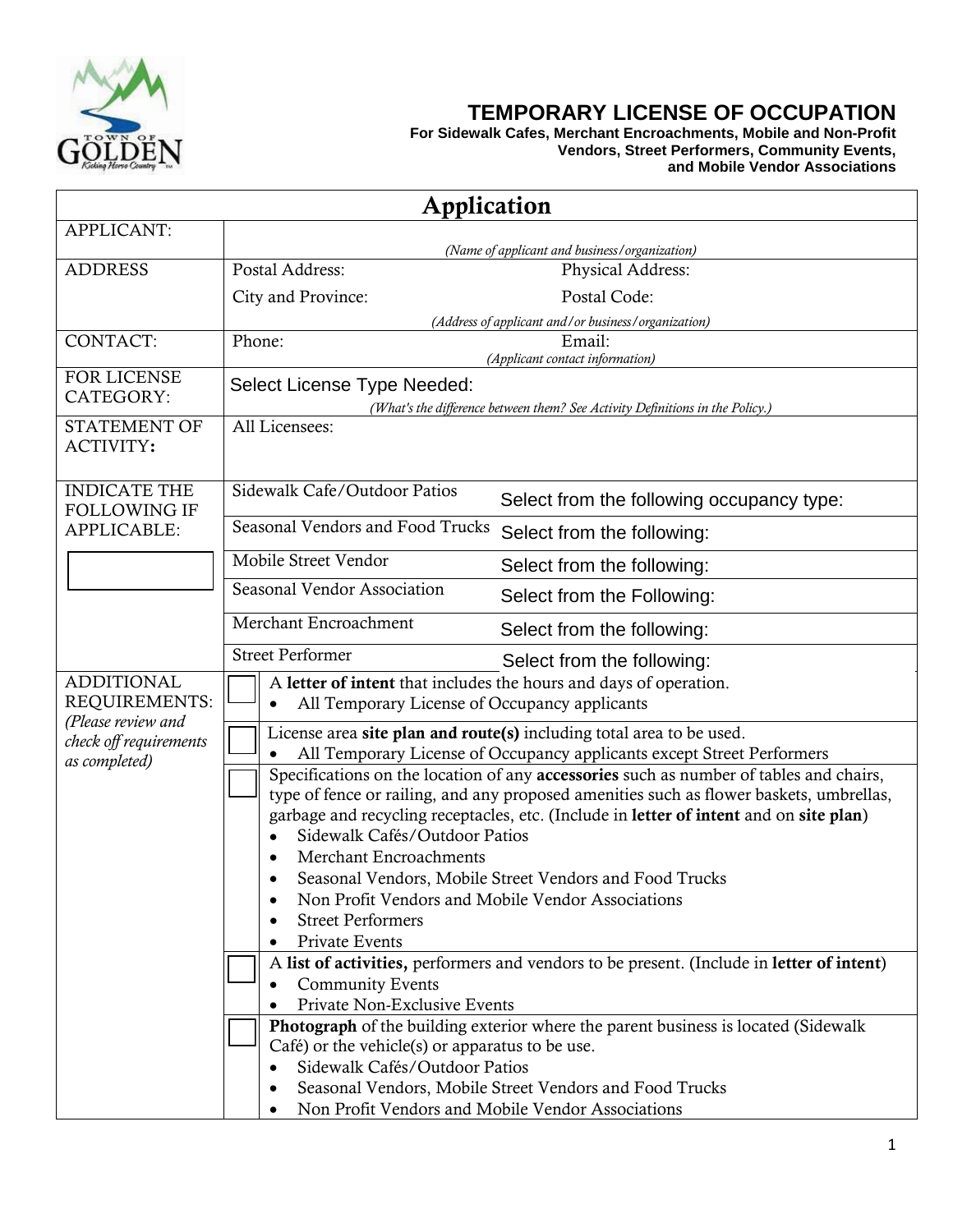|                                                                                                                                                                        |                                                                                                                         | Colour rendering to scale of the café (include style of furniture and other amenities).                                                       |  |  |
|------------------------------------------------------------------------------------------------------------------------------------------------------------------------|-------------------------------------------------------------------------------------------------------------------------|-----------------------------------------------------------------------------------------------------------------------------------------------|--|--|
|                                                                                                                                                                        | Sidewalk Cafés/Outdoor Patios                                                                                           |                                                                                                                                               |  |  |
|                                                                                                                                                                        |                                                                                                                         | Proof (if applicable) that the Food Truck complies with kitchen ventilation and fire                                                          |  |  |
|                                                                                                                                                                        |                                                                                                                         | suppression standards set by the National Fire Protection Association NFPA 96.                                                                |  |  |
|                                                                                                                                                                        |                                                                                                                         | Seasonal Vendors, Mobile Street Vendors and Food Trucks<br>Specifications on how the immediate area will be kept free from rubbish and debris |  |  |
|                                                                                                                                                                        |                                                                                                                         | generated by the vendor or customer. (Include in letter of intent.)                                                                           |  |  |
|                                                                                                                                                                        |                                                                                                                         | Seasonal Vendors, Mobile Street Vendors and Food Trucks                                                                                       |  |  |
|                                                                                                                                                                        |                                                                                                                         | Interior Health approval regarding food preparation, handling and storage.                                                                    |  |  |
|                                                                                                                                                                        |                                                                                                                         | Seasonal Vendors, Mobile Street Vendors and Food Trucks                                                                                       |  |  |
|                                                                                                                                                                        |                                                                                                                         | Proof of Mobile Vendor Association (if applicable).                                                                                           |  |  |
|                                                                                                                                                                        |                                                                                                                         | Non Profit Vendors and Seasonal Vendor Associations                                                                                           |  |  |
|                                                                                                                                                                        | <b>Road Closure</b>                                                                                                     |                                                                                                                                               |  |  |
|                                                                                                                                                                        |                                                                                                                         | You will require a "Permit to Use or Occupy a Highway Right-Of-Way' if closing                                                                |  |  |
|                                                                                                                                                                        | <b>Hwy 95</b>                                                                                                           |                                                                                                                                               |  |  |
|                                                                                                                                                                        | <b>Barricades</b>                                                                                                       |                                                                                                                                               |  |  |
|                                                                                                                                                                        |                                                                                                                         | Please show placement on site diagram                                                                                                         |  |  |
|                                                                                                                                                                        | <b>Pylons or Other Traffic Devices</b>                                                                                  |                                                                                                                                               |  |  |
|                                                                                                                                                                        |                                                                                                                         | Please show placement on site diagram and advise number required                                                                              |  |  |
|                                                                                                                                                                        | <b>Business License #</b>                                                                                               | (if applicable)                                                                                                                               |  |  |
|                                                                                                                                                                        | Other:                                                                                                                  |                                                                                                                                               |  |  |
|                                                                                                                                                                        |                                                                                                                         |                                                                                                                                               |  |  |
|                                                                                                                                                                        |                                                                                                                         | Insurance must be a minimum limit \$3,000,000 with Additional Insureds as follows:                                                            |  |  |
|                                                                                                                                                                        | All Public Spaces including Spirit Square and Golden Senior's Branch 150<br>Town of Golden, Box 350, Golden, BC V0A 1H0 |                                                                                                                                               |  |  |
|                                                                                                                                                                        |                                                                                                                         |                                                                                                                                               |  |  |
| Spirit Square                                                                                                                                                          |                                                                                                                         |                                                                                                                                               |  |  |
| Zorpat Holdings c/o Fairley & Scott, 509 9th Ave N., PO Box 989, Golden, BC V0A 1H0<br>Western Financial Group-Golden, 511 9th Ave N., PO Box 1035, Golden, BC V0A 1H) |                                                                                                                         |                                                                                                                                               |  |  |
|                                                                                                                                                                        |                                                                                                                         |                                                                                                                                               |  |  |
| Golden Senior's Branch 150                                                                                                                                             |                                                                                                                         |                                                                                                                                               |  |  |
|                                                                                                                                                                        |                                                                                                                         | College of the Rockies, 1305 9th St S., PO Box 376, Golden, BC V0A 1H0                                                                        |  |  |
|                                                                                                                                                                        |                                                                                                                         |                                                                                                                                               |  |  |
|                                                                                                                                                                        |                                                                                                                         | Coverage can be purchased through a local agent or through https://miabc.eventpolicy.ca/ (MIABC will                                          |  |  |
|                                                                                                                                                                        | automatically include the above as Additional Insureds).                                                                |                                                                                                                                               |  |  |
| WHERE:                                                                                                                                                                 | Space described as:                                                                                                     | in the Town of Golden.<br>on that portion of Public Select Area to be Occupied:                                                               |  |  |
|                                                                                                                                                                        | From:                                                                                                                   | To:                                                                                                                                           |  |  |
| TERM:                                                                                                                                                                  | Set Up Time:                                                                                                            | Take Down Time:                                                                                                                               |  |  |
|                                                                                                                                                                        | <b>Start Time:</b>                                                                                                      | End Time:                                                                                                                                     |  |  |
|                                                                                                                                                                        |                                                                                                                         |                                                                                                                                               |  |  |
|                                                                                                                                                                        | Specific Dates:                                                                                                         |                                                                                                                                               |  |  |
| SIGNED:                                                                                                                                                                |                                                                                                                         |                                                                                                                                               |  |  |
| (Applicant/Licensee)                                                                                                                                                   |                                                                                                                         |                                                                                                                                               |  |  |
|                                                                                                                                                                        |                                                                                                                         | Completion and signature of the CAO, Corporate Officer or Designate on page 3                                                                 |  |  |
|                                                                                                                                                                        |                                                                                                                         | confirms that a Temporary License of Occupation has been issued for the above event.                                                          |  |  |